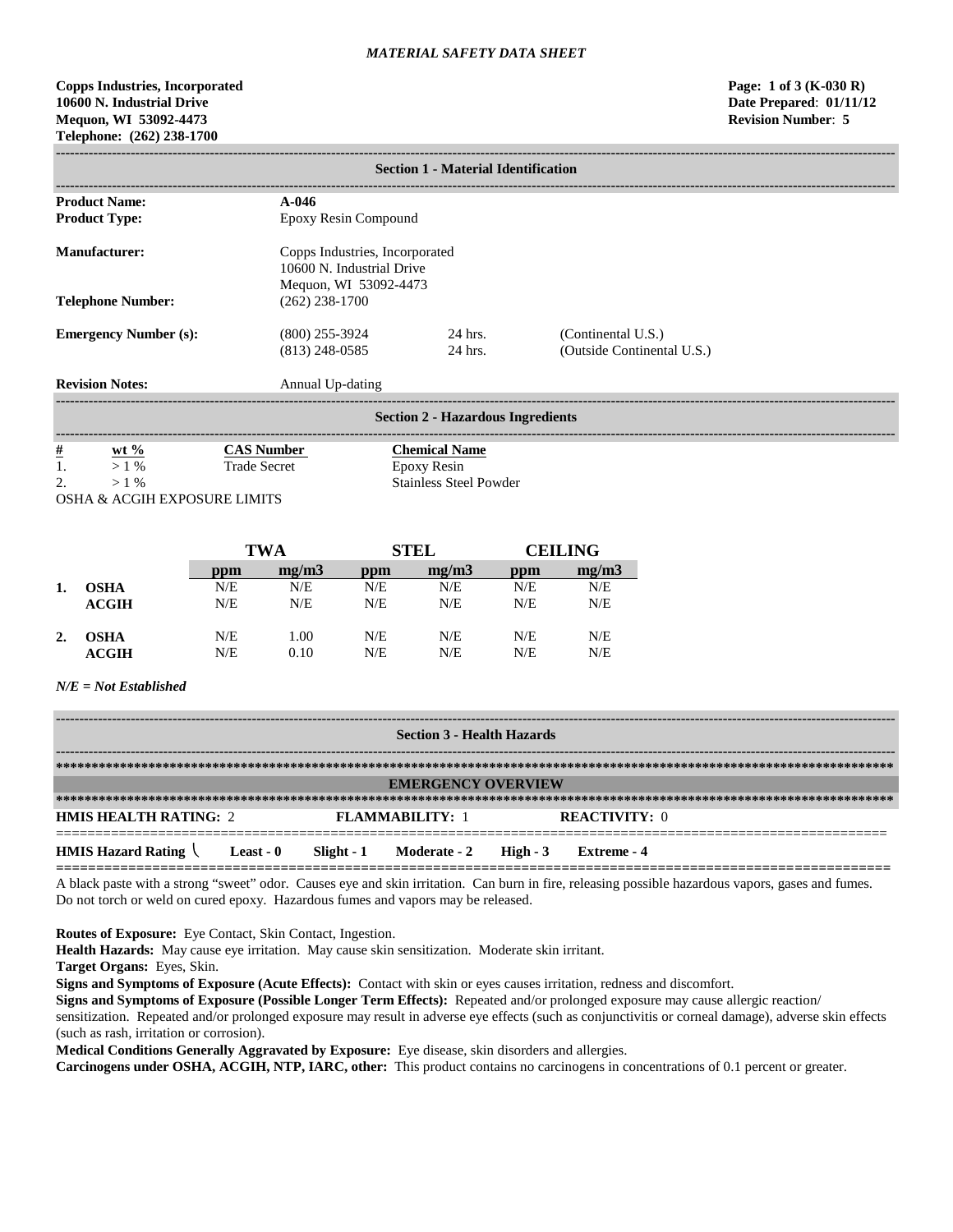#### **------------------------------------------------------------------------------------------------------------------------------------------------------------------------------------ Section 4 - First Aid**

**------------------------------------------------------------------------------------------------------------------------------------------------------------------------------------ Eye Contact:** Hold eyelids apart and immediately flush eyes with plenty of water for at least 15 minutes. Seek medical attention.

**Skin Contact:** Remove contaminated clothing/shoes and wipe excess from skin. Flush skin with water. Follow by washing with soap and water. If irritation occurs, seek medical attention. If contact with hot product occurs, immediately flush with cool water for 15 minutes. Carefully remove clothing; if clothing is stuck to a burn area do not pull it off, but cut around it. Cover burn area with a clean material. Get medical attention immediately.

**Inhalation:** Remove victim to fresh air and provide oxygen. If breathing is difficult, seek medical attention.

**Ingestion:** If swallowed, call physician immediately. Induce vomiting only as directed by medical personnel. Never give anything by mouth to an unconscious person. Get medical attention immediately.

**------------------------------------------------------------------------------------------------------------------------------------------------------------------------------------**

| <b>Section 5 - Fire and Explosion Data</b> |  |
|--------------------------------------------|--|
|--------------------------------------------|--|

| <b>Flash Point (closed cup):</b>  | 200 °F  | <b>Upper Explosion Limit (UEL):</b> | No data |
|-----------------------------------|---------|-------------------------------------|---------|
| <b>Auto Ignition Temperature:</b> | No data | Lower Explosion Limit (LEL):        | No data |

**Fire Hazard Classification (OSHA/NFPA):** This product is not considered flammable nor combustible, but will burn if involved in a fire. **Extinguishing Media:** Foam, Carbon Dioxide (CO2), or dry chemical.

**Special Fire Fighting Procedures:** Keep personnel removed from area and upwind of fire. Wear full fire-fighting turn-out gear (full bunker gear) and respiratory protection (SCBA). Cool fire exposed containers with water spray.

**Unusual Fire and Explosion Hazards:** Hazardous combustion products may be present. Combustion may form aldehydes, nitrous oxides, carbon monoxide (CO), and carbon dioxide (CO2).

#### **------------------------------------------------------------------------------------------------------------------------------------------------------------------------------------ Section 6 - Accidental Release Measures**

**------------------------------------------------------------------------------------------------------------------------------------------------------------------------------------ Containment Techniques (Removal of ignition sources, diking, etc.):** Stop the leak, if possible. Shut off or remove all ignition sources. Construct a dike to prevent spreading.

**Clean-Up Procedures:** Spread absorbent material over area. Wipe or scrape up material. Dispose of material in accordance with local, state and federal regulations. Wash area with soap and water. Prevent washings from entering sewers or waterways.

**Other Emergency Advice:** Wear protective clothing, boots, gloves, respirator, and eye protection.

**------------------------------------------------------------------------------------------------------------------------------------------------------------------------------------**

# ------------------------------------------------------------------------------------------------------------------------------------------------------------------------------------

**Section 7 - Handling and Storage**

**Storage:** Store in a cool (60-80 °F), dry, ventilated place. Crystallization may occur if storage temperature drops below 55 °F for a prolonged period of time. Store in closed containers.

**Handling:** Avoid contact with skin, eyes, or clothing. When handling, do not eat, drink, or smoke.

**Other Precautions:** Wash thoroughly after handling. Remove contaminated clothing and gear. Decontaminate. Destroy leather or any articles which can not be decontaminated.

#### **Section 8 - Personal Protection/Exposure Controls**

**------------------------------------------------------------------------------------------------------------------------------------------------------------------------------------**

**Eye Protection:** Chemical safety goggles recommended. Contact lenses should not be worn while using this product.

**Hand Protection:** Chemical resistant gloves recommended, such as neoprene or nitrite rubber.

**Respiratory Protection:** Not necessary under most operating conditions. NIOSH approved organic vapor respirator should be used in confined areas, or when conditions cause high vapor concentrations. If the percent oxygen is below normal then use self-contained breathing apparatus. **Protective Clothing:** Clean, body covering clothing should be utilized.

**Work and Hygienic Practices:** Eye wash stations and safety showers should be easily accessible.

| <b>Section 9 - Typical Physical and Chemical Properties</b> |         |                             |                  |  |  |  |  |
|-------------------------------------------------------------|---------|-----------------------------|------------------|--|--|--|--|
| <b>Physical Form:</b>                                       | Paste   | <b>Vapor Density:</b>       | Heavier than air |  |  |  |  |
| Color:                                                      | Gray    | <b>Boiling Point:</b>       | $>200$ °F        |  |  |  |  |
| Odor:                                                       | Sweet   | <b>Melting Point:</b>       | Not Applicable   |  |  |  |  |
| pH:                                                         | No Data | <b>Solubility in Water:</b> | Negligible       |  |  |  |  |
| <b>Vapor Pressure:</b>                                      | No Data | <b>Specific Gravity:</b>    | 2.76             |  |  |  |  |
| <b>Section 10 - Stability and Reactivity</b>                |         |                             |                  |  |  |  |  |

**Chemical Stability:** Stable **Conditions to Avoid (if unstable):** None

**------------------------------------------------------------------------------------------------------------------------------------------------------------------------------------**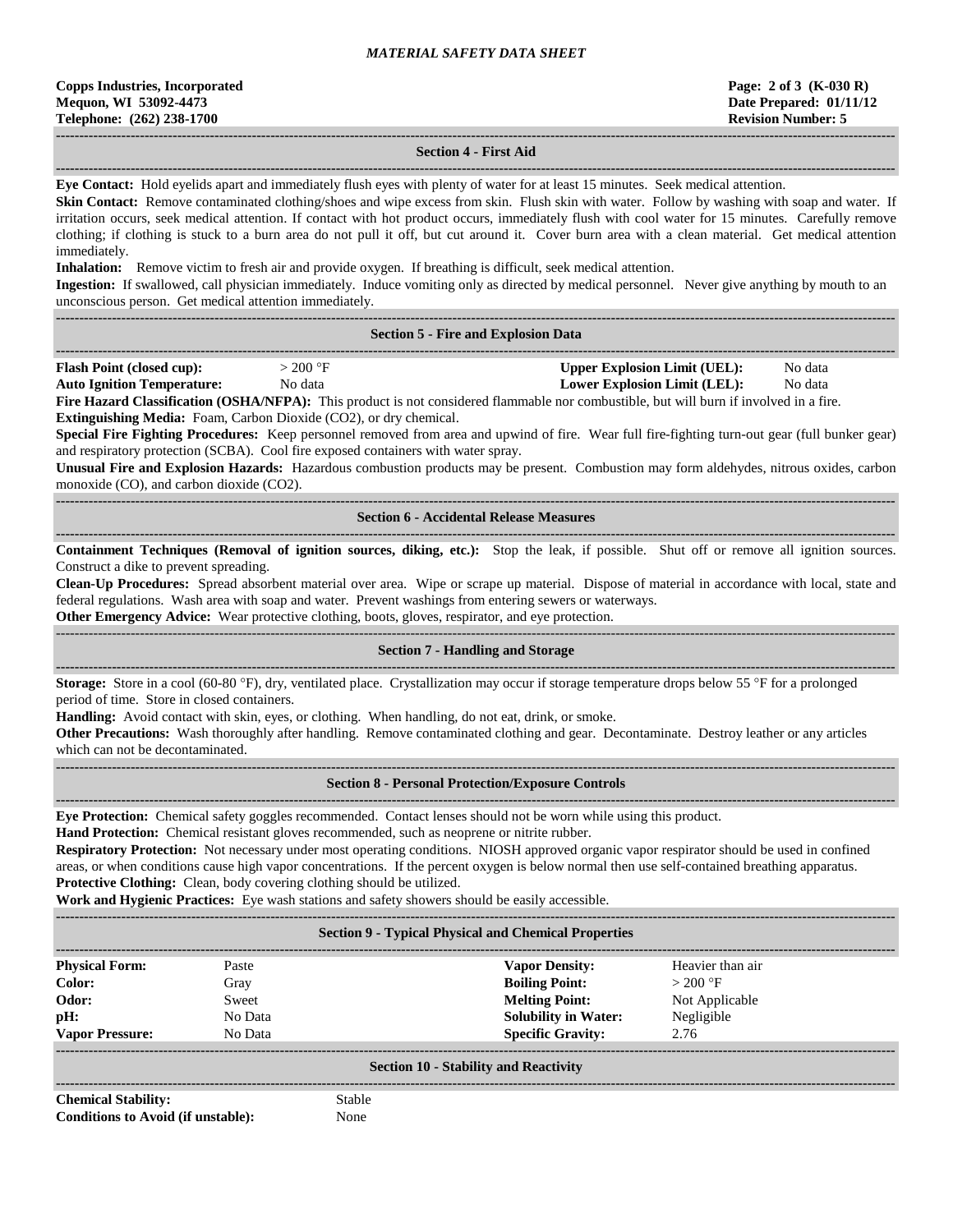| <b>Copps Industries, Incorporated</b> |  |  |  |  |
|---------------------------------------|--|--|--|--|
| Mequon, WI 53092-4473                 |  |  |  |  |
| Telephone: (262) 238-1700             |  |  |  |  |

|                                                                                          | Section 10 - Stability and Reactivity (con't.)                                                  |  |  |  |  |
|------------------------------------------------------------------------------------------|-------------------------------------------------------------------------------------------------|--|--|--|--|
| <b>Incompatibility (Materials to Avoid):</b><br><b>Hazardous Decomposition Products:</b> | Acids, strong oxidizing agents.<br>None                                                         |  |  |  |  |
| <b>Hazardous Polymerization:</b>                                                         | Contact with epoxy hardeners under uncontrolled conditions. May release excess heat and vapors. |  |  |  |  |
| Section 11 - Tovicological Properties                                                    |                                                                                                 |  |  |  |  |

#### **Section 11 - Toxicological Properties**

**------------------------------------------------------------------------------------------------------------------------------------------------------------------------------------** Acute Oral Toxicity (LD50, RAT): No data available. **Acute Dermal Toxicity (LD50, RABBIT):** No data available. **Acute Inhalation Toxicity (LC50, RAT):** No data available.

# ------------------------------------------------------------------------------------------------------------------------------------------------------------------------------------

#### **Section 12 - Ecological Information**

**------------------------------------------------------------------------------------------------------------------------------------------------------------------------------------** No data available.

#### **------------------------------------------------------------------------------------------------------------------------------------------------------------------------------------ Section 13 - Disposal Considerations**

**------------------------------------------------------------------------------------------------------------------------------------------------------------------------------------ Waste Disposal:** This material does not contain any VOC's (volatile organic compounds). Dispose of material in accordance with applicable, local, state, and federal laws and regulations. The state and local regulations and laws may differ from federal regulations, and laws may change or be reinterpreted. This information only applies to the material as manufactured. Processing, use, or contamination may make the information in appropriate, inaccurate, or incomplete. Responsibility for proper waste disposal is with the owner of the waste.

| <b>Section 14 - Transport Information</b>                                                                                           |                                                                                                                |                                                             |                                                                                                                                    |  |  |  |
|-------------------------------------------------------------------------------------------------------------------------------------|----------------------------------------------------------------------------------------------------------------|-------------------------------------------------------------|------------------------------------------------------------------------------------------------------------------------------------|--|--|--|
| <b>DOT Non-Bulk Shipping Name:</b><br><b>DOT Bulk Shipping Name:</b><br><b>Technical Shipping Name:</b><br><b>DOT Hazard Class:</b> | Resin compound - not regulated<br>Resin compound - not regulated<br>NMFC Item 46030, Class 55<br>Not regulated | IINH:<br><b>Packing Group:</b><br><b>IMO Shipping Data:</b> | Not regulated<br>Not regulated<br>Resin compound - not regulated<br><b>ICAO/IATA Shipping Data:</b> Resin compound - not regulated |  |  |  |

**Section 15 - Regulatory Information**

#### **------------------------------------------------------------------------------------------------------------------------------------------------------------------------------------** *US FEDERAL REGULATIONS:*

**Toxic Substances Control Act (TSCA):** All components are included in the EPA Toxic Substances Control Act (TSCA) Chemical Substance Inventory or are not required to be listed on the TSCA Inventory.

**OSHA (29CFR1910.1200) Hazard Class(es):** Irritant. Sensitizer

**EPCRA Section 312 (40CFR370) Hazard Classes:** Immediate Health hazard. Delayed Health Hazard.

**EPCRA Section 313 (40CFR372):** Toxic chemicals above "de minimus" level (% by weight): Stainless Steel Powder (Nickel, <20%); Ethylene glycol  $(\langle 1\% \rangle)$ 

## *STATE REGULATIONS:*

**California Proposition 65 Substances:** (components known to the State of California to cause cancer and/or reproductive toxicity and subject to warning and discharge requirements under the "Safe Drinking Water and Toxic Enforcement Act of 1986"). None

## *INTERNATIONAL REGULATIONS*

| <b>Canada:</b> | <b>WHMIS Hazard Classification: Class D. division 2B</b>          |
|----------------|-------------------------------------------------------------------|
|                | <b>WHMIS Risk Phrases:</b> Eye or skin irritant. Skin sensitizer. |
|                | <b>WHMIS Symbols: Stylized T</b>                                  |

**------------------------------------------------------------------------------------------------------------------------------------------------------------------------------------ Section 16 - Other Information**

**------------------------------------------------------------------------------------------------------------------------------------------------------------------------------------**

*To the best of our knowledge, the information contained herein is accurate. However, neither Copps Industries nor any of its agents assume any liability whatsoever for the accuracy or completeness of the information contained herein. Final determination of suitability of any material is the sole responsibility of the user. All materials may present unknown health hazards and should be used with caution. Although certain hazards are described herein, we cannot guarantee that these are the only hazards which exist.*

**Revision Date:** 01/11/12 **Revised By:** Bill Simek **Replaces Revision Dated:** 01/28/10 **Title:** Laboratory Manager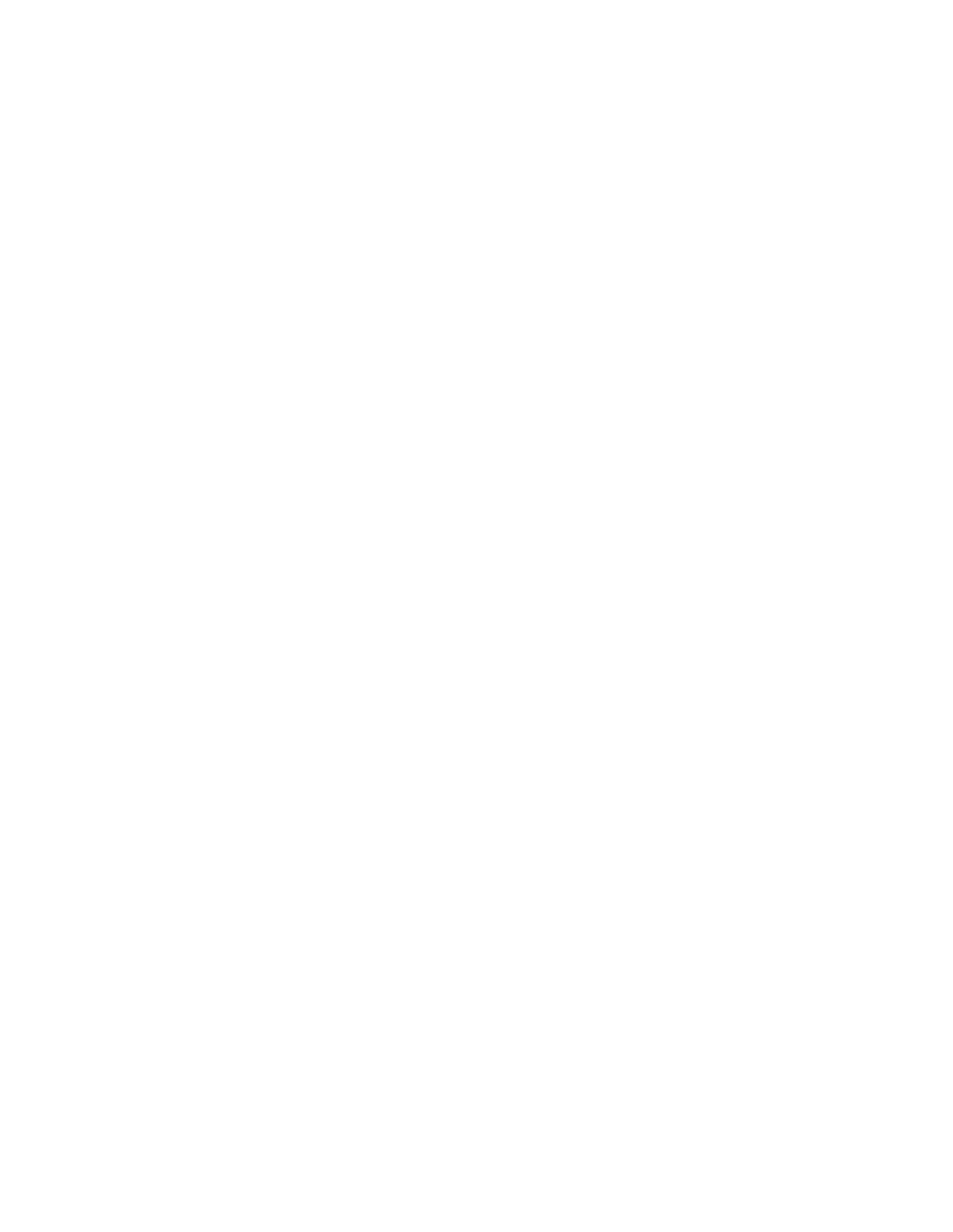## **Copps Industries, Incorporated Page: 1 of 3 (K-030 H) 10600 N. Industrial Drive Date Prepared: 01/11/12 Mequon, WI 53092-4473 Telephone: (262) 238-1700**

|                              | <b>Section 1 - Material Identification</b> |                                      |                                                                                      |                                                  |  |  |  |  |
|------------------------------|--------------------------------------------|--------------------------------------|--------------------------------------------------------------------------------------|--------------------------------------------------|--|--|--|--|
|                              | <b>Product Name:</b>                       | <b>B-076</b>                         |                                                                                      |                                                  |  |  |  |  |
|                              | <b>Product Type:</b>                       | Epoxy Hardener Compound              |                                                                                      |                                                  |  |  |  |  |
|                              | Manufacturer:                              |                                      | Copps Industries, Incorporated<br>10600 N. Industrial Drive<br>Mequon, WI 53092-4473 |                                                  |  |  |  |  |
| <b>Telephone Number:</b>     |                                            | $(262)$ 238-1700                     |                                                                                      |                                                  |  |  |  |  |
| <b>Emergency Number (s):</b> |                                            | $(800)$ 255-3924<br>$(813)$ 248-0585 | 24 hrs.<br>24 hrs.                                                                   | (Continental U.S.)<br>(Outside Continental U.S.) |  |  |  |  |
|                              | <b>Revision Notes:</b>                     | <b>Annual Updating</b>               |                                                                                      |                                                  |  |  |  |  |
|                              | <b>Section 2 - Hazardous Ingredients</b>   |                                      |                                                                                      |                                                  |  |  |  |  |
| #                            | wt $\frac{6}{2}$                           | <b>CAS Number</b>                    | <b>Chemical Name</b>                                                                 |                                                  |  |  |  |  |
|                              | $5-15%$                                    | $80 - 05 - 7$                        | 4, 4'-Isopropylidenediphenol                                                         |                                                  |  |  |  |  |
| 2.                           | $>1\%$                                     | <b>Trade Secret</b>                  | Amine                                                                                |                                                  |  |  |  |  |

## OSHA & ACGIH EXPOSURE LIMITS

|    |             | <b>TWA</b> |       | <b>STEL</b> |       | <b>CEILING</b> |       |
|----|-------------|------------|-------|-------------|-------|----------------|-------|
|    |             | ppm        | mg/m3 | ppm         | mg/m3 | ppm            | mg/m3 |
|    | <b>OSHA</b> | 5.0        | 19.0  | N/E         | N/E   | N/E            | N/E   |
|    | ACGIH       | 5.0        | 19.0  | N/E         | N/E   | N/E            | N/E   |
| 2. | <b>OSHA</b> | N/E        | N/E   | N/E         | N/E   | N/E            | N/E   |
|    | ACGIH       | N/E        | N/E   | N/E         | N/E   | N/E            | N/E   |

#### *N/E = Not Established*

| <b>Section 3 - Health Hazards</b> |           |  |                                  |  |                      |
|-----------------------------------|-----------|--|----------------------------------|--|----------------------|
|                                   |           |  |                                  |  |                      |
| <b>EMERGENCY OVERVIEW</b>         |           |  |                                  |  |                      |
|                                   |           |  |                                  |  |                      |
| <b>HMIS HEALTH RATING: 3</b>      |           |  | <b>FLAMMARILITY: 1</b>           |  | <b>REACTIVITY: 0</b> |
| <b>HMIS Hazard Rating</b>         | Least - 0 |  | Slight - 1 Moderate - 2 High - 3 |  | Extreme - 4          |

A white putty with an amine odor. Corrosive to skin. Corrosive to eyes. Severe skin irritant. Severe eye irritant. May cause skin sensitization. May cause respiratory sensitization. Can burn in fire, releasing possible hazardous vapors, gases and fumes.

Do not torch or weld on cured epoxy. Hazardous fumes and vapors may be released.

**\*\*\*\*\*\*\*\*\*\*\*\*\*\*\*\*\*\*\*\*\*\*\*\*\*\*\*\*\*\*\*\*\*\*\*\*\*\*\*\*\*\*\*\*\*\*\*\*\*\*\*\*\*\*\*\*\*\*\*\*\*\*\*\*\*\*\*\*\*\*\*\*\*\*\*\*\*\*\*\*\*\*\*\*\*\*\*\*\*\*\*\*\*\*\*\*\*\*\*\*\*\*\*\*\*\*\*\*\*\*\*\*\*\*\*\*\*\* Routes of Exposure:** Eye Contact, Skin Contact, Inhalation, Ingestion.

Health Hazards: Corrosive to skin. Corrosive to eyes. Severe skin irritant. Severe eye irritant. May cause skin sensitization. May cause respiratory sensitization.

**Target Organs:** Eyes, Skin, and Respiratory System.

Signs and Symptoms of Exposure (Acute Effects): Burns of the eye may cause blindness. Contact of undiluted products with the eyes or skin quickly causes severe irritation and pain and may cause burns, necrosis, and permanent injury. Inhalation of mists may severely damage contacted tissue and produce scarring. Product is readily absorbed through the skin and may cause discomfort, injury or serious health problems unless treated properly.

**Signs and Symptoms of Exposure (Possible Longer Term Effects):** This substance may cause respiratory sensitization to exposed workers. **Medical Conditions Generally Aggravated by Exposure:** Asthma, chronic respiratory disease (e.g. Bronchitis, emphysema). Eye disease, skin disorders and allergies.

**Carcinogens under OSHA, ACGIH, NTP, IARC, other:** This product contains no carcinogens in concentrations of 0.1 percent or greater.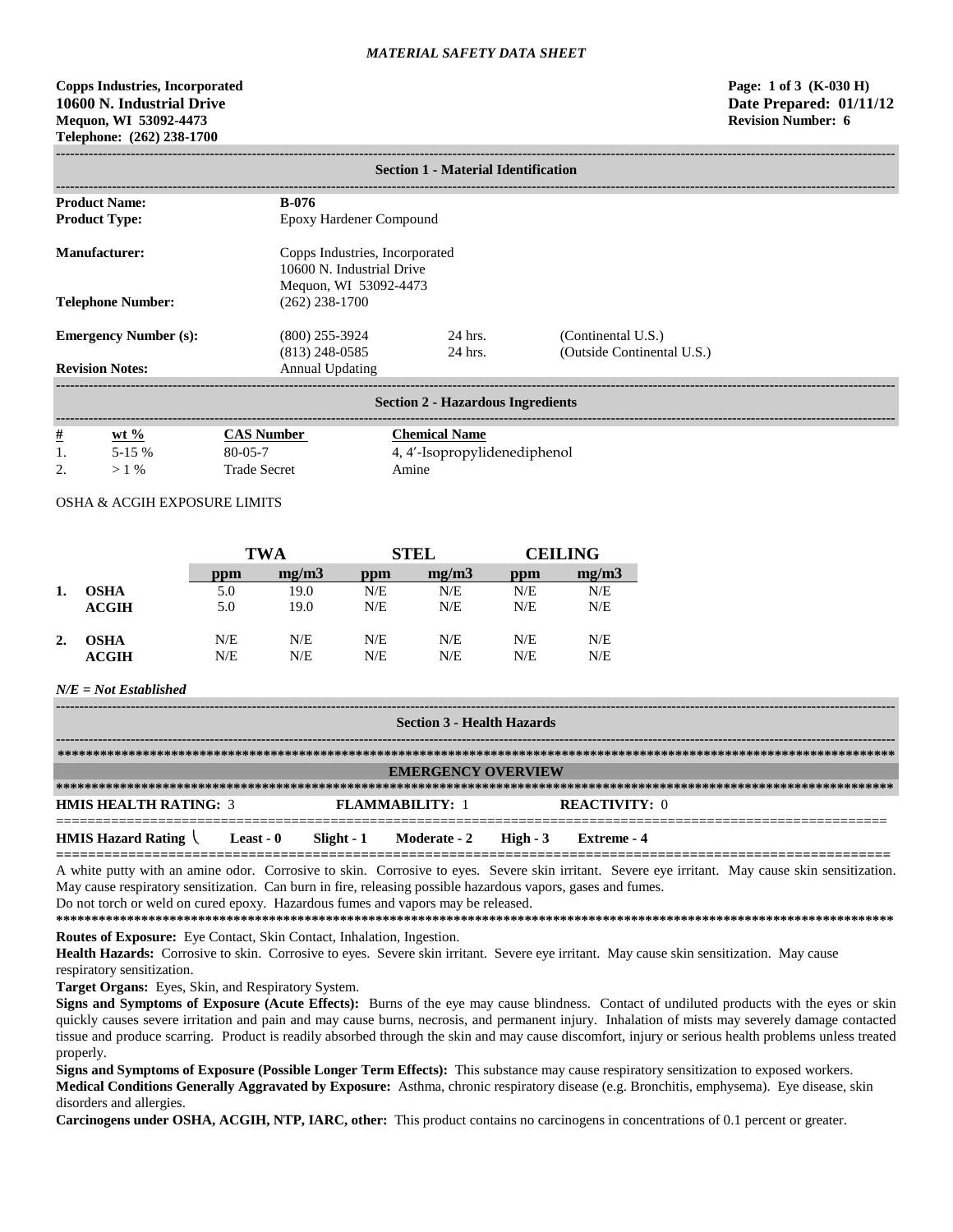## **Section 4 - First Aid**

**------------------------------------------------------------------------------------------------------------------------------------------------------------------------------------ Eye Contact:** Hold eyelids apart and immediately flush eyes with plenty of water for at least 15 minutes. Seek medical attention.

Skin Contact: Remove contaminated clothing/shoes and wipe excess from skin. Immediately flush affected area with water for at least 15 minutes. Cover the affected area with a sterile dressing or clean sheeting and seek medical attention immediately. DO NOT APPLY GREASES OR OINTMENTS. Control shock if present.

**Inhalation:** Remove victim to fresh air and provide oxygen. If breathing is difficult, seek medical attention.

**Ingestion:** In the event of ingestion, administer 3-4 glasses of milk or water. DO NOT INDUCE VOMITING. Seek medical attention immediately.

|                                     |          | <b>Section 5 - Fire and Explosion Data</b>                                                                                                                                                               |                                   |         |
|-------------------------------------|----------|----------------------------------------------------------------------------------------------------------------------------------------------------------------------------------------------------------|-----------------------------------|---------|
| <b>Flash Point (closed cup):</b>    | > 200 °F |                                                                                                                                                                                                          | Lower Explosion Limit (LEL):      | No data |
| <b>Upper Explosion Limit (UEL):</b> | No data  |                                                                                                                                                                                                          | <b>Auto Ignition Temperature:</b> | No data |
|                                     |          | $\Gamma$ and $\Gamma$ and $\Gamma$ and $\Gamma$ and $\Gamma$ and $\Gamma$ and $\Gamma$ and $\Gamma$ and $\Gamma$ are considered points formalle parameterial and $\Gamma$ in $\Gamma$ involved in a fire |                                   |         |

**Fire Hazard Classification (OSHA/NFPA):** This product is considered neither flammable nor combustible, but will burn if involved in a fire. **Extinguishing Media:** Foam, Carbon Dioxide (CO2), or dry chemical.

**Special Fire Fighting Procedures:** Keep personnel removed from area and upwind of fire. Wear full fire-fighting turnout gear (full bunker gear) and respiratory protection (SCBA). Cool fire exposed containers with water spray.

**Unusual Fire and Explosion Hazards:** Hazardous combustion products may be present. Combustion may form aldehydes, nitrous oxides, carbon monoxide (CO), and carbon dioxide (CO2).

#### **------------------------------------------------------------------------------------------------------------------------------------------------------------------------------------ Section 6 - Accidental Release Measures**

**------------------------------------------------------------------------------------------------------------------------------------------------------------------------------------ Containment Techniques (Removal of ignition sources, diking etc.)** Reduce vapor spreading with a water spray. Stop the leak, if possible. Shut off or remove all ignition sources. Construct a dike to prevent spreading.

**Clean-Up Procedures:** Spread absorbent material over area. Transfer to containers by suction. For large spills, recover spilled material with a vacuum truck. Dispose of material in accordance with local, state and federal regulations. Wash area with soap and water. Prevent washings from entering sewers or waterways.

**Other Emergency Advice:** Wear protective clothing, boots, gloves, respirator, and eye protection.

#### **------------------------------------------------------------------------------------------------------------------------------------------------------------------------------------ Section 7 - Handling and Storage**

**------------------------------------------------------------------------------------------------------------------------------------------------------------------------------------ Storage:** Store in a cool (60-80°F), dry ventilated place. Store in closed containers.

**Handling:** Avoid breathing of vapors. Handle in well-ventilated workspace. Avoid contact with skin, eyes, or clothing. When handling, do not eat, drink, or smoke.

**Other Precautions:** Emergency showers and eye wash stations should be readily accessible. Wash thoroughly after handling. Remove contaminated clothing and gear. Decontaminate. Destroy leather or any articles, which can not be decontaminated. **------------------------------------------------------------------------------------------------------------------------------------------------------------------------------------**

#### **Section 8 - Personal Protection/Exposure Controls**

**------------------------------------------------------------------------------------------------------------------------------------------------------------------------------------**

**Eye Protection:** Full-face shield with chemical safety goggles. Contact lenses should not be worn while using this product.

**Hand Protection:** Neoprene rubber gloves. Cuffed butyl rubber gloves. Nitrile rubber gloves.

**Respiratory Protection:** Not necessary under most operating conditions. NIOSH approved organic vapor respirator should be used in confined areas, or when conditions cause high vapor concentrations. If the percent oxygen is below normal then use self-contained breathing apparatus. **Protective Clothing:** Impervious clothing. Slickersuit. Rubber boots. Full rubber suit (rain gear). Butyl or latex protective clothing. **Work and Hygienic Practices:** Eye wash stations and safety showers should be easily accessible.

| <b>Section 9 - Typical Physical and Chemical Properties</b>                                                                                                              |         |                             |                  |  |
|--------------------------------------------------------------------------------------------------------------------------------------------------------------------------|---------|-----------------------------|------------------|--|
| <b>Physical Form:</b>                                                                                                                                                    | Putty   | <b>Vapor Density:</b>       | Heavier than air |  |
| Color:                                                                                                                                                                   | White   | <b>Boiling Point:</b>       | $>200$ °F        |  |
| Odor:                                                                                                                                                                    | Amine   | <b>Melting Point:</b>       | Not applicable   |  |
| pH:                                                                                                                                                                      | No Data | <b>Solubility in Water:</b> | Negligible       |  |
| <b>Vapor Pressure:</b>                                                                                                                                                   | No Data | <b>Specific Gravity:</b>    | 1.57             |  |
| $\mathcal{C}_{\text{c}}$ at $\mathcal{C}_{\text{c}}$ and $\mathcal{C}_{\text{c}}$ and $\mathcal{C}_{\text{c}}$ and $\mathcal{C}_{\text{c}}$ and $\mathcal{C}_{\text{c}}$ |         |                             |                  |  |

#### **Section 10 - Stability and Reactivity**

**------------------------------------------------------------------------------------------------------------------------------------------------------------------------------------**

**Chemical Stability:** Stable **Conditions to Avoid (if stable):** None

**Incompatibility (Materials to Avoid):** Acids, strong oxidizing agents. **Hazardous Decomposition Products:** None **Hazardous Polymerization:** Contact with epoxy resins under uncontrolled conditions. May release excess heat and vapors.